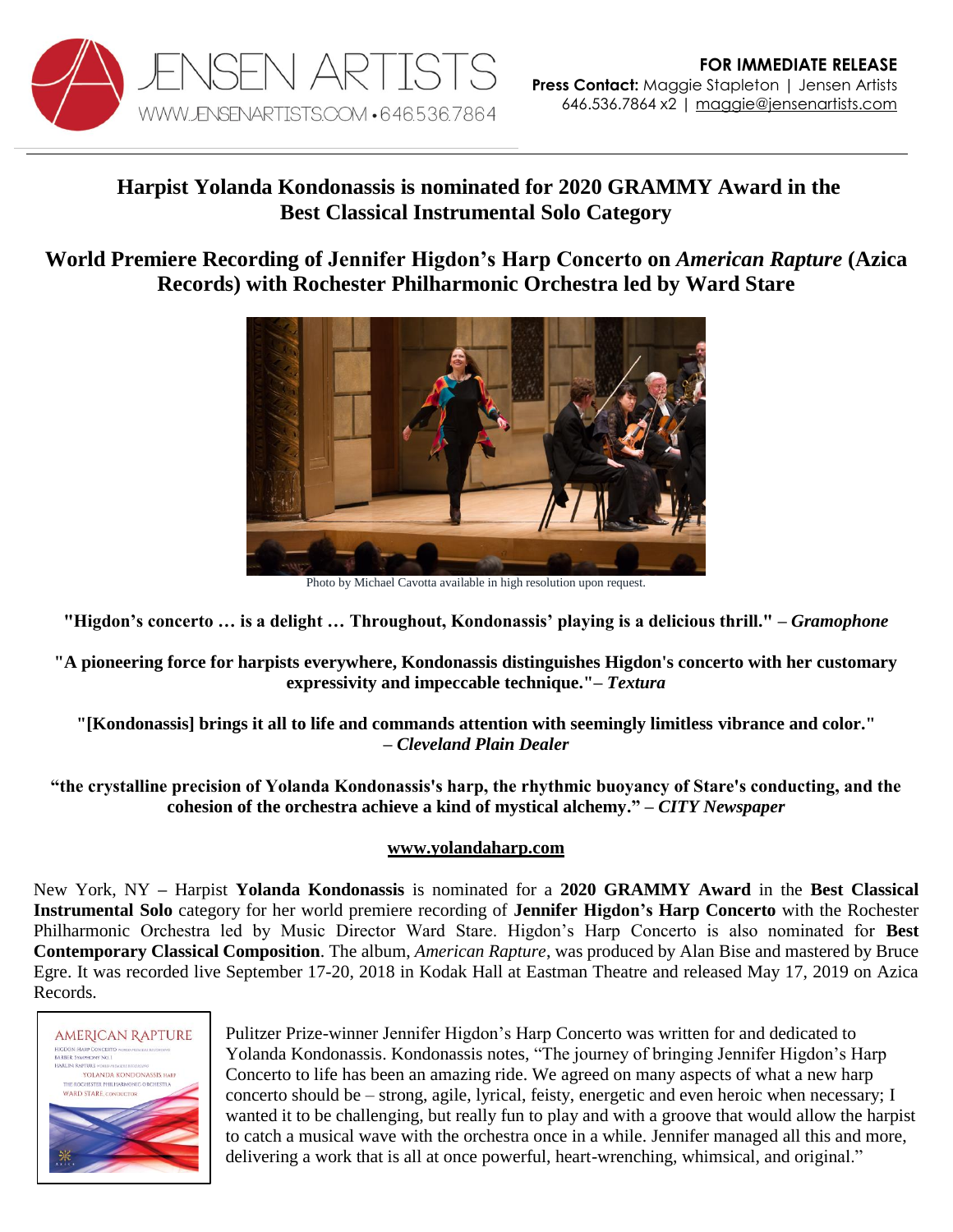The Harp Concerto is a consortium commission from the Rochester Philharmonic Orchestra, Harrisburg Symphony Orchestra, Baton Rouge Symphony Orchestra, Fargo-Moorhead Symphony Orchestra, Lansing Symphony Orchestra, and the Oklahoma City Philharmonic Orchestra.

Yolanda performed the work with all six of the commissioning orchestras during the 2018-19 concert season. A second weekend of concerts with the Rochester Philharmonic Orchestra kicked off the season in September of 2018 and was recorded live for the *American Rapture* album. Yolanda will perform the concerto again in January of 2020 with the Wichita Symphony Orchestra.

## **More critical acclaim for Yolanda Kondonassis' recording of Jennifer Higdon's Harp Concerto**

"Kondonassis has the clearest, cleanest harp technique I have ever encountered. Never smeary or precious, she navigates the intricate passages of Higdon's Harp Concerto superbly and keeps the harp well balanced with the orchestra." – *I Care If You Listen*

"The Higdon Harp Concerto of 2018 is a real find … [Higdon] outdoes herself here. For one thing, the harpist is Yolanda Kondonassis, for whom Higdon wrote the work; [Kondonassis] is an exceptional player, both charismatic and versatile ... Cleveland's small Azica label achieves world-class results at Rochester's Kodak Hall. Recommended." – *AllMusic*

"The excitement in Kodak Hall was palpable on that September night in 2018. The Rochester Philharmonic was recording the world premiere of Jennifer Higdon's Harp Concerto with Yolanda Kondonassis and RPO music director Ward Stare. By the end of the night, we knew we were in for a very special release." – *Classical Minnesota Public Radio*

"Yolanda Kondonassis plays a mean harp, and Jennifer Higdon has written a lovely concerto to exploit her abilities … This is, in short, a serious addition to the modern repertoire for harp and orchestra, and I recommend both the work and the performance highly." – *Classics Today*

"The standout here … is the glorious Jennifer Higdon Harp Concerto … a truly great concerto for the instrument. It is bright, playful, and engaging. Her writing for the harp (and Kondonassis' seemingly easy grasp of astounding virtuosity and lyricism) work well with the orchestral writing, making for a very satisfying listening experience." – *New Music Buff*

"Like Ginastera, Higdon has extended the [harp] beyond its usual playing parameters with a myriad of percussion-like effects encountered on this amazing journey. Will the instrument ever be the same again?" – *Limelight Magazine*

"The internationally acclaimed harpist Yolanda Kondonassis is the dedicatee of the concerto and, not surprisingly, plays it with utter authority, as if she's the conduit directly from the composer. She captures the spirit of the work and confidently negotiates the tricky writing with seeming ease. She plays with a nuance and subtlety in her phrasing, with allencompassing technique …" – *MusicWeb International*

"the crystalline precision of Yolanda Kondonassis's harp, the rhythmic buoyancy of Stare's conducting, and the cohesion of the orchestra achieve a kind of mystical alchemy" – *CITY Newspaper*

"Kondonassis elicits maximum tone, sparkle, energy, virtuosity and beauty(!) from her instrument; she seems to conjure up effortless power, coupling that with ravishing nuance and subtlety." – *Wisconsin Public Radio*

"Ms. Kondonassis' technique is spot-on, seesawing from playful to acerbic when the music demands … Slap pizz, percussion, and Ms. Kondonassis' knuckles against the sound board remind us that the harp is not all angelic ladies in long gowns, she can also climb trees and skin her knees with the best of them. Ms. Kondonassis does not hold back, and it just gives you chills realizing this is what the harp can do!" – *Harp Column*

"Yolanda Kondonassis brings this record in all its elegance and sensitivity to the harp, in the service of an interpretation that never forgets the overall narrative flow." – *ConcertoNet.com*

"At the [world premiere] performances, Kondonassis' musicality shaped the flow of the slow first and third movements, and her unerring rhythms were the backbone of both fast movements. Precision with flexibility was her hallmark." – *American Record Guide*